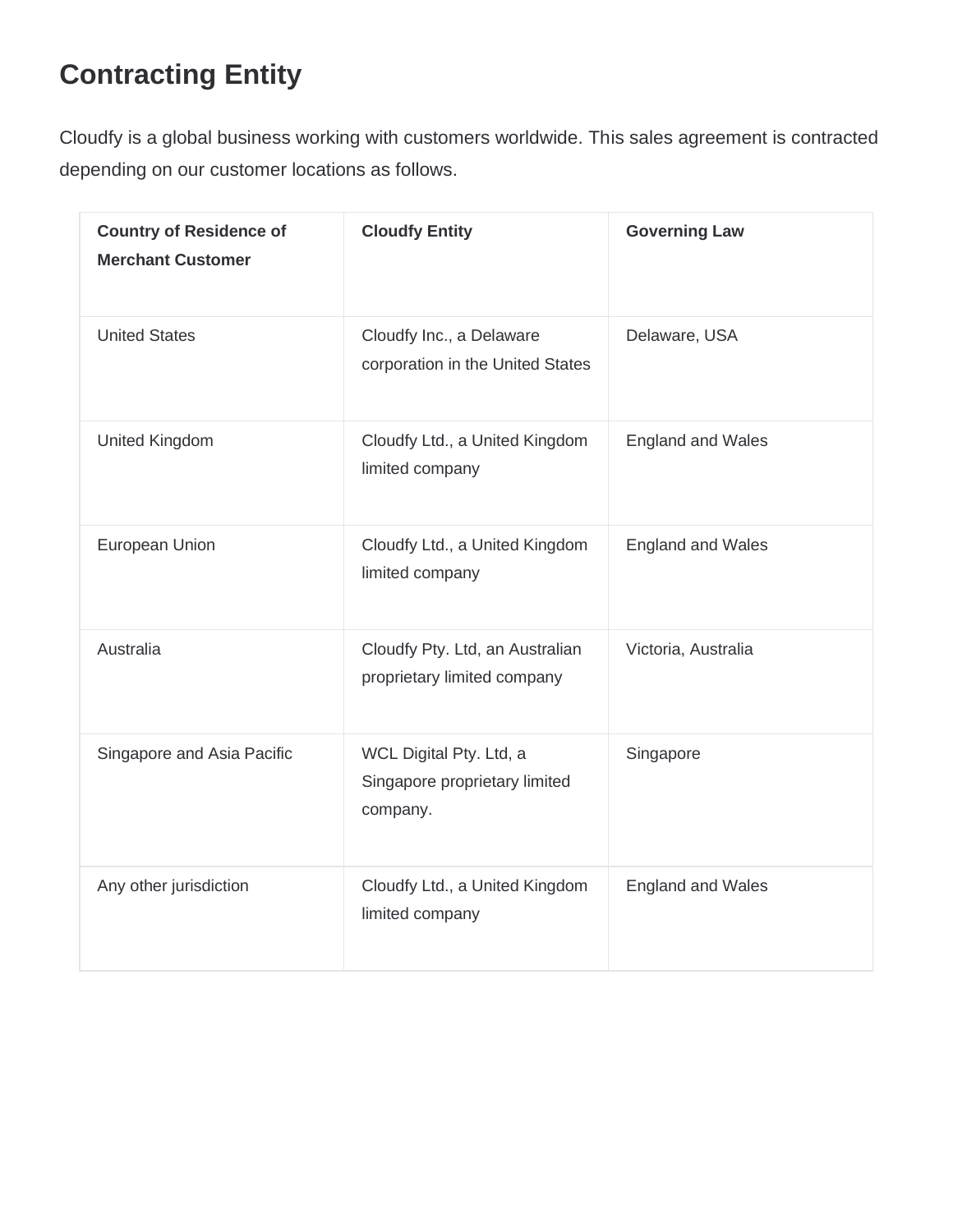### **CLOUDFY TERM AND CONDITIONS**

#### 1. **DEFINITIONS AND INTERPRETATION**

1.1. Words shall have the meanings given to them in this Agreement, including without limitation, as set out below:

**Acceptable Usage Policy** means the policy governing the acceptable usage of the Cloudfy Services by the Customer and its Users which is located at http://support.cloudfy.com as may be updated by the Supplier from time to time;

**Access Credentials** has the meaning set out in claus[e 5.1.2](#page-2-0);

**Agreement** means this Cloudfy Services Agreement including the Order Form, these Cloudfy Terms, the Schedules, and Documentation and any document or webpage incorporated by reference;

**Authorised Contact** means each authorised representative appointed by each of the Parties as their respective account managers, whose details are set out in claus[e 18](#page-5-0) (Authorised Contacts), or as otherwise notified to the other Party in writing;

**Available** has the meaning given to it in Schedule 2;

**Business Day** means a day, other than a Saturday, Sunday or public holiday on which clearing banks are open for non-automated commercial business in the City of London;

**Bribery Laws** means the Bribery Act 2010 and associated guidance published by the Secretary of State for Justice under the Bribery Act 2010 and all other applicable UK legislation, statutory instruments and regulations in relation to bribery or corruption;

**Charges** means the charges for the Cloudfy Services paid and increased in accordance with claus[e 6](#page-3-0) (Charges) and as further set out in on the Order Form.

**Cloudfy Services** means any of the software-as-a-service (SaaS) and Platform-as-a-Service (PaaS) online services provided by the Supplier to the Customer under this Agreement and as further described in the Documentation. Cloudfy Services do not include Third Party Services.

**Cloudfy Terms** means the terms and conditions set out in this document (entitled "Cloudfy Terms") and attached to the Order Form;

**Commencement Date** has the meaning set out in the Order Form.

**Confidential Information** means all information whether technical or commercial know-how (including all specifications, inventions, processes, initiatives, drawings and designs, disclosed in writing, on disc, orally or by inspection of documents or pursuant to discussions between the Parties) given by one Party to the other or otherwise obtained by one Party relating to the other Party's business, finance or technology, know-how, Intellectual Property Rights, assets, strategy, products and Customers, including information relating to management, financial, marketing, technical and other arrangements or operations of any person, firm, or organisation associated with that party where the information is:

- a) identified as confidential at the time of disclosure; or
- b) ought reasonably to be considered confidential given the nature of the information or the circumstances of disclosure;

**Control** means that a person owns directly or indirectly more than fifty percent of the shares or securities of the other person representing the right to vote on all or substantially all matters including the election of directors and Controls and Controlled shall be interpreted accordingly;

**Customer Data** means all information, data, and software of whatever form that is provided by or on behalf of the Customer and Users to the Supplier in connection with the Cloudfy Services and/or used by or on behalf of the Customer in their access to and/or use of the Cloudfy Services;

**Customer Indemnified Party** has the meaning set out in clause [10](#page-4-0) (Customer Intellectual Property Rights);

**Customer Website** means the website that is, or has been, developed and hosted by the Supplier as part of the Services;

**Data Subject** has the meaning given to it in Schedule 1;

**Documentation** means (i) the online documents, user guides and specifications that described the permitted usage and functionality of the individual Cloudfy Services which are located at http://support.cloudfy.com as may be updated by the Supplier from time to time; and (ii) the Acceptable Usage Policy;

**Domain Name** means the unique name that identifies the Customer Website;

**Force Majeure Event** means an event or sequence of events beyond a party's reasonable control (which could not reasonably have been anticipated and avoided by a party) preventing or delaying it from performing its obligations hereunder, including without limitation war, revolution, terrorism, riot or civil commotion, or reasonable precautions against any such; denial of service attack (whether distributed or not); strikes, lock outs or other industrial action, whether of the affected party's own employees or others; blockage or embargo; acts of or restrictions imposed by government or public authority; nonperformance by the Supplier's third party subcontractors, explosion, fire, corrosion, flood, natural disaster, or adverse weather conditions. A Force Majeure Event does not include, without limitation, inability to pay, mechanical difficulties, shortage or increase of price of raw materials, over-commitment or market or other circumstances which may make the terms of this Agreement unattractive to a Party;

**Go Live** means the date the Customer Website or a substantial part of it is first used in a live environment or in commercial use;

**Implementation Services** means the implementation services provided by the Supplier to the Customer under this Agreement, and as further described in the proposal provided by Cloudfy to the Customer under the heading 'Implementation services';

**Infringing Data** has the meaning set out in clause [10](#page-4-0) (Customer Intellectual Property Rights);

**Insolvency Event** means an event where a Party is unable to pay its debts (within the meaning of section 123 of the Insolvency Act 1986) or becomes insolvent or an order is made or a resolution passed for the administration, winding-up or dissolution of the other (otherwise than for the purposes of a solvent amalgamation or reconstruction) or an administrative or other receiver, manager, liquidator, administrator, trustee or similar officer is appointed over all or any substantial part of the assets of the other or the other enters into or proposes any composition or arrangement with its creditors generally or any analogous event occurs in any applicable jurisdiction;

**Intellectual Property Rights** means any and all copyright, know-how, rights in inventions, patents, know-how, trade secrets, trademarks and trade names, service marks, design rights, rights in get-up, database rights and rights in data, semiconductor chip topography rights, utility models, domain names and all similar rights and, in each case:

- a) whether registered or not:
- b) including any applications to protect or register such rights;
- c) including all renewals and extensions of such rights or applications;
- d) whether vested, contingent or future;and
- e) wherever existing;

**Late Payment of Commercial Debts** means the Late Payment of Commercial Debts (Interest) Act 1998, including any amendments hereto;

**Losses** means all incurred losses, liabilities, damages, costs, claims, demands, actions, proceedings, orders and expenses (including reasonable legal fees on a solicitor/client basis) and disbursements and costs of investigation, litigation, settlement, judgment interest and penalties;

**Maintenance Windows** has the meaning given to it in Schedule 2;

**Other Exclusions** has the meaning given to it in Schedule 2;

**Order Form** has the meaning set out in claus[e 2.1.](#page-2-1)

**Personal Data** has the meaning given to it in Schedule 1, and shall include, where applicable, personal data contained within the Customer Data;

**Schedule** means a schedule under this Agreement describing the Services;

**Scheduled Maintenance** has the meaning given to it in Schedule 2; **Service Credit** has the meaning given to it in Schedule 2;

**Services** means the Implementation Services and/or Cloudfy Services (as appropriate and indicated in the Order Form) provided by the Supplier to the Customer in accordance with this Agreement.

**Sub-Processor** has the meaning given to it in Schedule 1;

**Third Party Services** means any online or offline product, service, software provided by the Customer or a third party on the Customer's behalf, which interoperates with the Cloudfy Services;

**Uptime Minimum** has the meaning given to it in Schedule 2;

**Uptime Percentage** has the meaning given to it in Schedule 2;

**User(s)** means any individual users that are authorised by or on behalf of the Customer (including those users authorised by the Supplier at the Customer's request) to use the Cloudfy Services through the use of a unique username and password as required by the Documentation;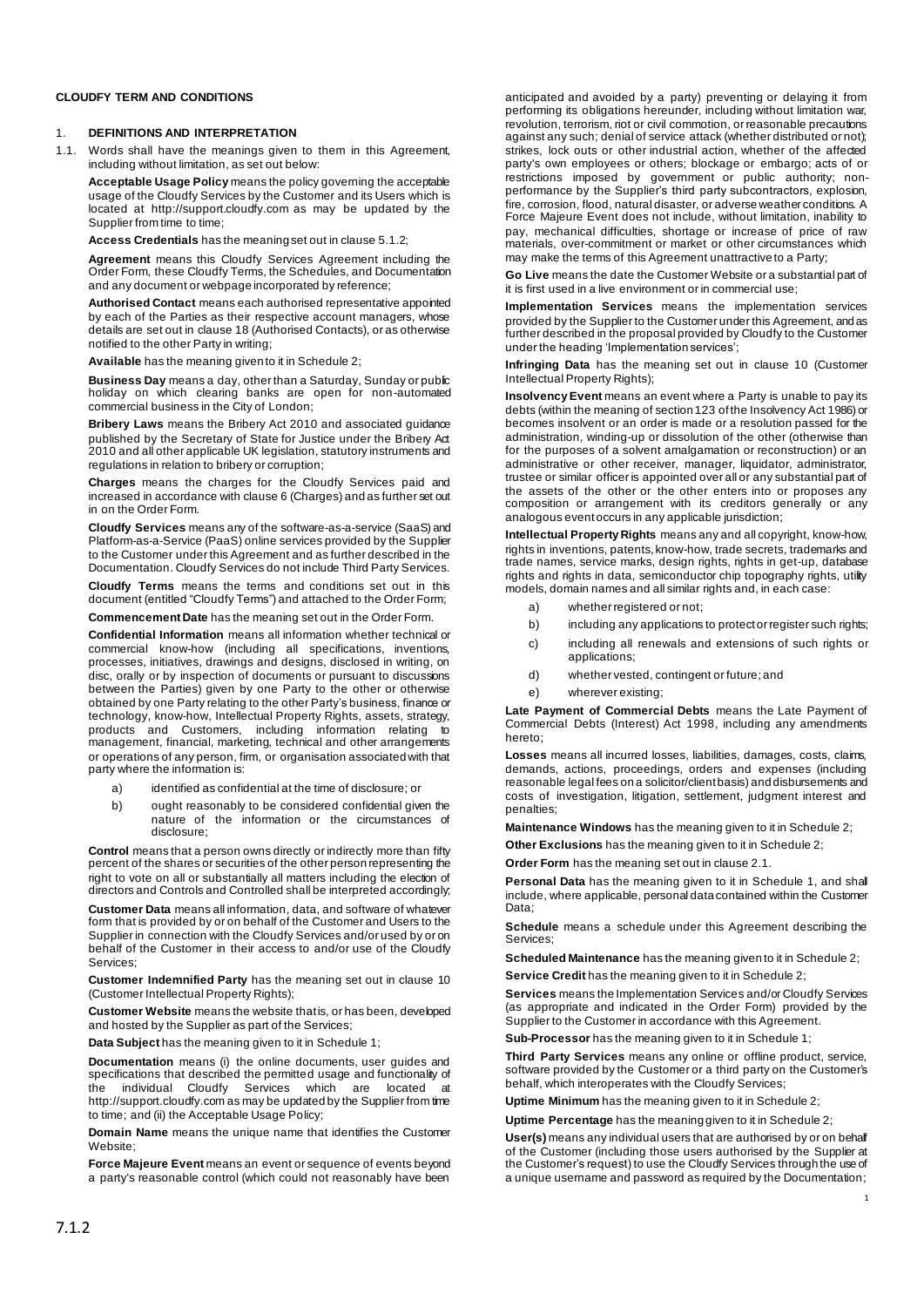**VAT** means United Kingdom value added tax any other tax imposed in substitution for it:

**Virus** means anything or device (including any software, code, file or programme) which may: prevent, impair or otherwise adversely affect the operation of any computer software, hardware or network, any telecommunications service, equipment or network or any other service or device; prevent, impair or otherwise adversely affect access to or the operation of any programme or data, including the reliability of any programme or data (whether by re-arranging, altering or erasing the programme or data in whole or part or otherwise); or adversely affect the User experience, including worms, trojan horses, viruses and other similar things or devices;

**Website IPR** means the Customer's Intellectual Property Rights in the Customer Website.

1.2. in this Agreement, unless the context otherwise requires:

1.2.1 the singular includes the plural and vice versa;

- 1.2.2 references to paragraph 1, subclauses, clauses, Schedules or Appendices (if any) are to paragraph 1, subclauses, clauses, Schedules or Appendices of this Agreement;
- 1.2.3 references to persons include individuals, trusts, partnerships, unincorporated bodies, government entities, companies and/or corporations (in each case whether or not having separate legal personality);
- 1.2.4 references to including and include(s) shall be deemed to mean respectively including without limitation and include(s) without limitation;
- 1.2.5 in the event (and to the extent only) of any conflict between the terms of this Agreement the following order of precedence shall apply in descending order:
	- a) Cloudfy Terms;
	- b) the Order Form;
	- c) the Schedules; and
	- d) the Documentation;
- 1.2.6 clause and schedule headings do not affect the interpretation of this Agreement; and
- 1.2.7 references to legislation (including any subsidiary legislation) include any modification or re-enactment thereof.

### 2. **STRUCTURE**

<span id="page-2-1"></span>2.1 These Cloudfy Terms form part of, are made pursuant to and are governed by the order form entered into by the Supplier and the Customer identified in that order form as attached to these Cloudfy Terms ("**Order Form**").

### 3. **SERVICES**

3.1 In consideration of the mutual undertakings agreed between the Parties under this Agreement, the Supplier shall provide the Services with reasonable care and skill on an 'as is' basis to the level indicated in the Order Form and further described in the Documentation.

### <span id="page-2-2"></span>4. **IMPLEMENTATION SERVICES**

4.1 The scope of the Implementation Services and the location they are to be provided from shall be agreed prior to commencing the provision of the Implementation Services by the Supplier. Implementation Services shall not commence until the Customer has paid 50% of the total anticipated cost of the Implementation Services for the Customer Website being provided. All Implementation Services shall be calculated on a time and material basis plus expenses.

### 5. **USAGE OF THE CLOUDFY SERVICES**

5.1 The Customer shall on behalf of itself and all Users:

- <span id="page-2-0"></span>5.1.1 use the Cloudfy Services in accordance with the Acceptable Usage Policy and the terms of this Agreement;
	- 5.1.2 keep confidential and, except as provided for in this Agreement, not share with any third party any login details, password or other form of access credentials ("Access Credentials") that it is provided with to facilitate Users' access to the Cloudfy Services;
- 5.1.3 not allow Access Credentials to be shared between multiple Users, and take steps to monitor and prevent the same where Access Credentials are provided on a per User basis;
- 5.1.4 maintain all necessary security measures to prevent unauthorised access to the Cloudfy Services via the Access Credentials and the IT systems of the Customer and its Users;
- 5.1.5 maintain records of all Users the Customer has permitted to access the Cloudfy Services; and
- 5.1.6 notify the Supplier immediately in the event the Customer is aware of or suspects any unauthorised access to the Cloudfy Services.
- 5.2 The Customer is responsible for ensuring that all Users are aware of the Customer's obligations under this Agreement, and the Customer shall be responsible for all acts and omissions of Users during their usage of the Cloudfy Services, and any such act or omission that would breach the terms of this Agreement had the same been undertaken by the Customer, shall be deemed to be a breach by the Customer of the relevant provision(s) of this Agreement.
- 5.3 The Customer shall not access, store, distribute or transmit any Viruses, or any material during the course of its use of the Cloudfy Services that is unlawful, harmful, threatening, defamatory, obscene, infringing, harassing or racially or ethnically offensive; facilitates illegal activity; depicts sexually explicit images; promotes unlawful violence; is discriminatory based on race, gender, colour, religious belief, sexual orientation, disability; or in a manner that is otherwise illegal or causes damage or injury to any person or property. The Supplier reserves the right, without liability or prejudice to its other rights to the Customer, to disable the Customer's access to any material that breaches the provisions of this clause.
- 5.4 Without prejudice to the Supplier's rights pursuant to clause[s 15.2](#page-5-1) and [15.4,](#page-5-2) the Supplier may (without any liability whatsoever) immediately suspend the Customer and its Users with any or all access to the Cloudfy Services if the Supplier, acting reasonably, determines:
	- 5.4.1 the Customer and/or its Users are in breach of the Acceptable Usage Policy; or
	- 5.4.2 the Customer is in breach of its obligations set out in this Agreement and such breach has had (or is reasonably likely to have) a serious adverse impact on:
		- a) the performance of the Supplier's IT systems; and/or
		- b) the security of the Supplier's IT systems and the security of the Supplier's other customers and their data.
- 5.5 The Supplier shall notify the Customer of such suspension and the same shall continue until the Customer has remedied its breach. Such suspension shall not place the Supplier in breach of its obligations to provide the Cloudfy Services in accordance with this Agreement and shall not relieve the Customer from paying the Charges in accordance with the terms of this Agreement. The Supplier shall use reasonable endeavours to provide the Customer with such information it is aware of to expedite the Customer's remedy of such breach.
- 5.6 The Supplier reserves the right to monitor usage by all Users (in terms of audits) during the term of this Agreement for the purpose of (among others) ensuring compliance with the terms of this Agreement. If any such monitoring reveals that any Access Credentials have been provided to an individual that is not a User (including the sharing of Access Credentials between multiple Users where this is not permitted), the Supplier may in its discretion immediately disable access to such Users.
- 5.7 The Supplier hereby grants a non-transferable, non-exclusive licence for the term of this Agreement to the Customer (for the benefit of itself and the Users) to use the Cloudfy Services for the Customer's internal business purposes.
- 5.8 Except to the extent such activities are either expressly agreed by the Parties to this Agreement, or otherwise prohibited from being restricted by law, the Customer's rights to use the Cloudfy Services do not permit it:
	- 5.8.1 (or its Users) to copy, cut and paste, email, reproduce, publish, distribute, redistribute, broadcast, transmit, modify, adapt, edit, abstract, create derivative works of, store, archive, publicly display, sell or in any way commercially exploit any part of the Cloudfy Services;
	- 5.8.2 to use the Cloudfy Services to provide outsourced services to third parties or make it available to any third party or allow or permit a third party to do so;
	- 5.8.3 to combine, merge or otherwise permit the Cloudfy Services (or any part of them) to become incorporated in any other program, nor arrange or create derivative works based on it;
	- 5.8.4 to attempt to decompile (the underlying software (or any part of it) that is used to provide the Cloudfy Services; and
	- 5.8.5 to observe, study or test the functioning of the underlying software (or any part of it) that is used to provide the Cloudfy Services.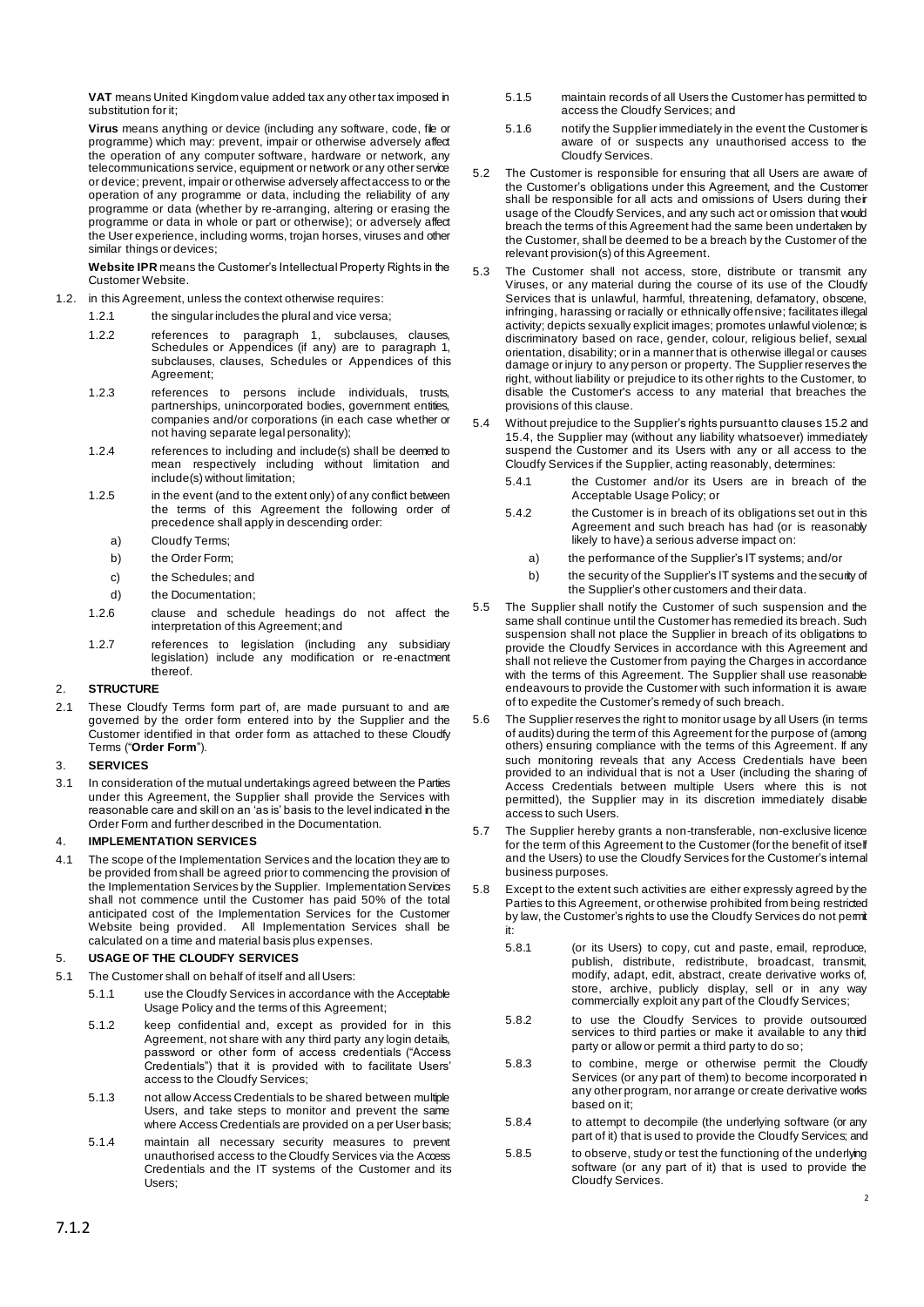### <span id="page-3-0"></span>6. **CHARGES**

- 6.1 In consideration for the Charges the Supplier shall provide the Services. Charges for Cloudfy Services shall be payable monthly in advance. Implementation Service Charges are as detailed in Clause [4](#page-2-2).
- <span id="page-3-1"></span>6.2 All amounts due under this Agreement are:
	- 6.2.1 exclusive of VAT, sales or other tax applicable which shall be paid in addition by the Customer at the rate and in the manner for the time being prescribed by law; and
	- 6.2.2 invoices for the Cloudfy Services shall be raised 10 Business Days in advance of the month to which the Charges relate and shall be payable within 10 Business Days of the date of the Supplier's invoice by BACS or CHAPS transfer or Direct Debit to the Supplier's bank account specified in the relevant invoice.
	- 6.2.3 If the Customer fails to make any payment that is properly due to the Supplier under this Agreement by the due date for payment, then at the Supplier's option:
	- 6.2.4 the Customer shall pay interest on the overdue amount at the greater of: (i) annual rate of the Late Payment of Commercial Debts rate; or (ii) 4% a year above the baserate of Barclays Bank PLC, but in any event, interest payable by the Customer shall not exceed the maximum rate permitted by law. Such interest shall accrue on a daily basis from the due date until the date of actual payment of the overdue amount, whether before or after judgment. The Customer shall pay the interest together with the overdue amount; and/or
	- 6.2.5 the Supplier may immediately suspend the Customer's and its Users' access to the Services until such overdue amounts are paid.
	- 6.2.6 This claus[e 6.2.3](#page-3-1) shall not apply to payment of Charges that the Customer disputes in good faith, provided that the Customer notifies the Supplier of such Charges within seven days of the date of the Supplier's invoice.
	- 6.2.7 The Parties agree that any fees or expenses comprising the Charges shall be reviewed annually by the Supplier and may be increased by the Supplier with effect from 1 January in each year following the first anniversary of this Agreement and the Supplier shall notify the Customer of such increase at least 30 (thirty) days prior to the effective date of such increase.

### <span id="page-3-3"></span>7. **WARRANTIES**

- 7.1 Each of the Parties warrants to the other that it has full power and authority to enter into and perform its obligations under this Agreement.
- 7.2 The Customer warrants to the Supplier that:
	- 7.2.1 it has the right, power and authority to grant to the Supplier the rights (if any) in the Customer Data as required for the Supplier to supply the Cloudfy Services;
	- 7.2.2 it has the necessary licensing rights and/or title in the Domain Name and Website IPR; and
	- 7.2.3 it will comply with all laws and regulations applicable to the Customer's use (and the use by its Users) of the Cloudfy **Services**
- <span id="page-3-2"></span>7.3 The Supplier warrants to the Customer that:
	- 7.3.1 the Supplier has the right, power and authority to grant to the Customer the rights (if any) contemplated herein and supply the Cloudfy Services;
	- 7.3.2 the Cloudfy Services will comply with their description and specification set out in the Documentation;
	- 7.3.3 the receipt of the Cloudfy Services does not infringe the Intellectual Property Rights of any third party; and
	- 7.3.4 it will comply with all laws and regulations applicable to the Supplier's provision of the Cloudfy Services.
- 7.4 Upon the Customer notifying the Supplier in writing of any alleged breach of claus[e 7.3,](#page-3-2) the Supplier shall use reasonable endeavours to remedy any such alleged breach within *90 (ninety)* days after notification. If the Supplier remedies such alleged breach within such time then it will have no other liability of any kind in respect of the alleged breach. Such remedy shall be free of charge to the Customer unless the Supplier determines there has been no breach of claus[e 7.3,](#page-3-2)  at which point the Customer shall pay all reasonable and demonstrable costs and expenses incurred by the Supplier in investigating the alleged breach.
- 7.5 The Customer acknowledges and agrees that:
- 7.5.1 the Cloudfy Services have not been prepared to meet the Customer's individual requirements and that they cannot be tested in every operating environment so as to produce software which is error free or operates without interruption; and
- 7.5.2 it is the Customer's responsibility to ensure the facilities and functions of the Cloudfy Services meet the Customer's requirements.
- 7.6 The Supplier does not warrant or represent that the Cloudfy Services shall be:
	- 7.6.1 uninterrupted or error free; or
	- 7.6.2 interoperable with third party software or equipment, including Third Party Services.
- 7.7 Save to the extent set out in this claus[e 7](#page-3-3) (Warranties) or to the extent that any exclusion is prohibited by law, no other representations, warranties or conditions, express or implied, statutory or otherwise (including as to condition, satisfactory quality, performance or fitness for purpose), are given or assumed by the Supplier in respect of the Cloudfy Services and any such representations, warranties or conditions are hereby excluded.
- 7.8 Any warranties given by the Supplier shall be subject to the Customer using the Cloudfy Services in compliance with this Agreement, and the Supplier shall not be liable under this clause for, or required to remedy, any problem arising from any defect or error wholly caused by any software, systems, services or other equipment used in connection with the Cloudfy Services that are provided by the Customer or any third party.

### 8. **THIRD PARTY SERVICES**

- 8.1 The Cloudfy Services do not contain any functionality to process on line payments and in order to facilitate payments on the Customer Website (which for the avoidance of doubt shall be treated as a Third Party Service) then the Customer shall enter into a contract with a payment services provider.
- 8.2 The Supplier shall inform the Customer of the payment service providers that the Cloudfy Services can interoperate with on request although supply of this information shall in no way be construed as any kind of endorsement or recommendation as to suitability.
- 8.3 The Supplier may from time to time enable functionality within the Cloudfy Services to enable the Customer to use the Cloudfy Services to interoperate with Third Party Services. The Customer acknowledges and agrees that:
	- 8.3.1 the Supplier is not the provider of the Third Party Services and the same are not part of the Cloudfy Services being provided by the Supplier to the Customer pursuant to the terms of this Agreement;
	- 8.3.2 the Supplier makes no warranties or representations as to which Third Party Services the Cloudfy Services integrate or operate with;
	- 8.3.3 all integration or interoperation work carried out by the Supplier shall be performed on a time and materials 'as is' basis;
	- 8.3.4 any terms and conditions governing the use of the Third Party Services are between the Customer and the applicable provider of the Third Party Services and the Customer warrants that it has obtained all necessary rights and consents required to use the Cloudfy Services with the Third Party Services;
	- 8.3.5 where the Customer is granting the provider of the Third Party Services access to the Customer Data stored on the Cloudfy Services, the Supplier is not controlling the provider of the Third Party Services access to the Customer Data and the Supplier is not liable to the Customer pursuant to the terms of this Agreement for any loss, damage or corruption relating to the same; and
	- 8.3.6 the Supplier is relieved from any breach of the terms of this Agreement (including any failure to achieve the Service Levels), to the extent such breach is caused by the Customer's usage of the Cloudfy Services with Third Party Services.

### 9. **SUPPLIER INTELLECTUAL PROPERTY RIGHTS**

9.1 All Intellectual Property Rights in and to the Implementation Services and Cloudfy Services shall vest and remain vested in the Supplier and its licensors. To the extent that the Customer acquires any Intellectual Property Rights in the Cloudfy Services, the Customer shall assign or procure the assignment of such Intellectual Property Rights with full title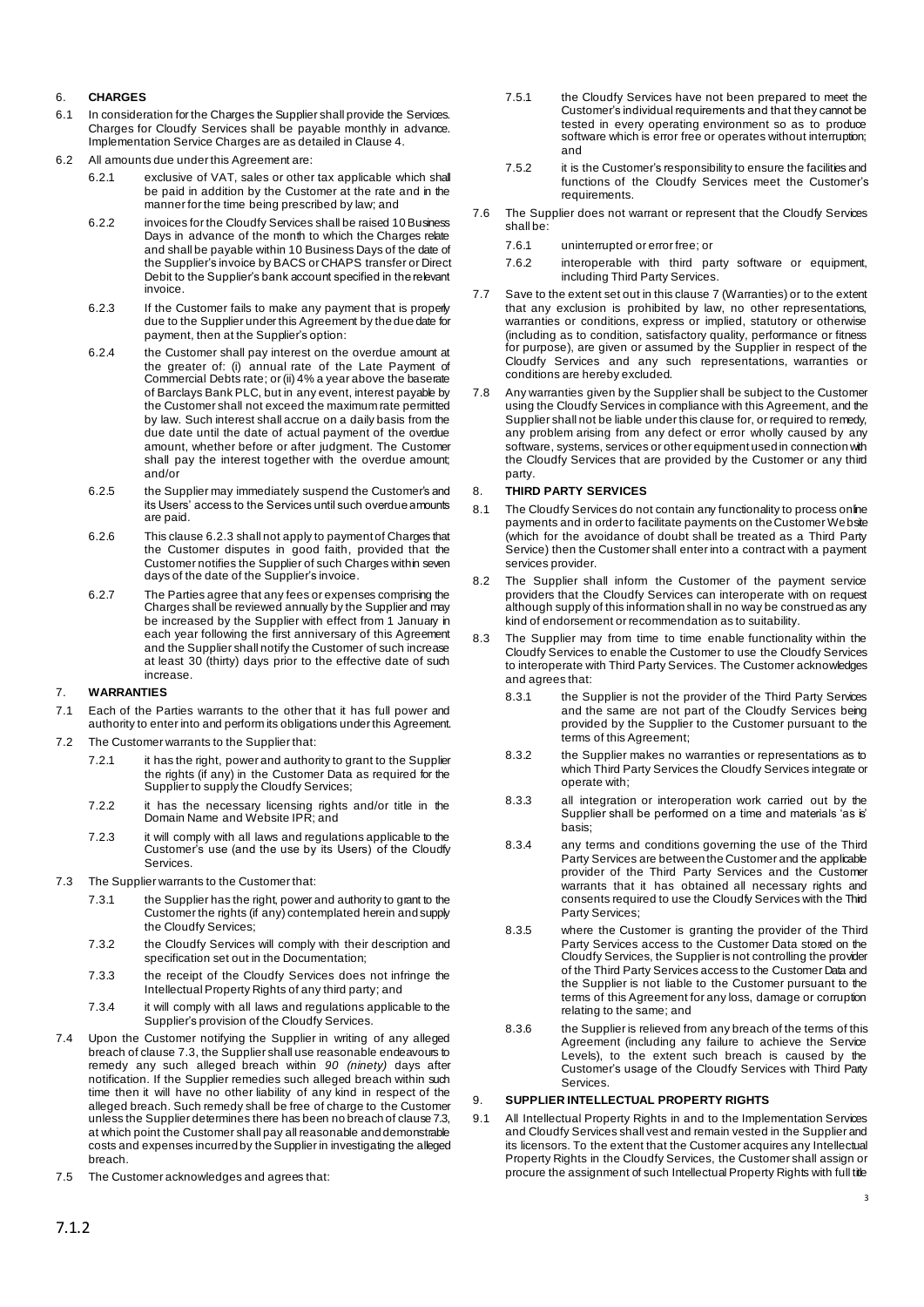guarantee (including by way of present assignment of future Intellectual Property Rights) to Supplier or its licensor (as applicable).

# <span id="page-4-0"></span>10. **CUSTOMER INTELLECTUAL PROPERTY RIGHTS**

- 10.1 All Intellectual Property Rights in and to the Customer Data shall vest and remain vested in the Customer or its licensors (as applicable). To the extent that the Supplier acquires any Intellectual Property Rights in the Customer Data, the Supplier shall assign or procure the assignment of such Intellectual Property Rights with full title guarantee (including by way of present assignment of future Intellectual Property Rights) to the Customer or its licensor (as applicable).
- 10.2 The Customer hereby grants (and shall procure the grant of) a royaltyfree, non-transferable (save to the extent set out in this claus[e 10\)](#page-4-0), nonexclusive licence to the Supplier (together with a right for the Supplier to sub-licence the same to and any third party suppliers for use on the Supplier's behalf) to use and modify the Customer Data to the extent necessary to perform the Services.
- 10.3 The Customer acknowledges that save as expressly set out in this Agreement, the Supplier has limited control over any Customer Data hosted as part of the provision of the Services and does not purport to monitor the content of the Customer Data. The Customer is solely responsible for the accuracy, quality and legality of the Customer Data and the means by which the Customer acquired the Customer Data.
- 10.4 Subject to the foregoing, the Supplier shall be entitled to use in any way it deems fit any skills, techniques or know-how acquired or developed or used in connection with the provision of the Services.
- 10.5 The Supplier shall back up Customer Data every night and store the previous day's Customer Data on a rolling daily basis.
- <span id="page-4-1"></span>10.6 This claus[e 10.6](#page-4-1) sets out the Customer's sole and exclusive remedy for any loss of or corruption of the Customer Data.
- 10.7 The Customer shall, and shall procure that, the Customer Data does not:
	- 10.7.1 breach applicable law;
	- 10.7.2 infringe any third party Intellectual Property Rights;
	- 10.7.3 contain any material which is obscene, indecent, pornographic, seditious, offensive, defamatory, threatening, liable to incite racial hatred, menacing, blasphemous; or
	- 10.7.4 contain any Viruses or other harmful or intrusive programmes or other code;

#### (together "**Infringing Data**").

- 10.8 The Supplier shall notify the Customer immediately if it becomes aware of any allegation that any Customer Data may be Infringing Data and the Supplier shall have the right to remove the Customer Data from the Cloudfy Services without the need to consult the Customer.
- <span id="page-4-4"></span>10.9 The Customer shall indemnify, and keep the Supplier and its Affiliates, officers, directors, employees, agents, successors, and assignees (the Customer Indemnified Party) indemnified at all times from and against any and all Losses, which are suffered by, and defend, against any Losses which are brought or threatened against, the Customer Indemnified Party, in respect of any Infringing Data.

#### 11. **DATA PROTECTION**

Each Party agrees that, in the performance of their respective obligations under this Agreement and to the extent applicable, it shall comply with the provisions of Schedule 1 with regard to the processing of Personal Data.

### 12. **SERVICE LEVELS**

12.1 Schedule 2 shall apply with effect from Go Live in respect of the service commitment provided by the Supplier to the Customer relating to the Cloudfy Services.

### 13. **CONFIDENTIAL INFORMATION**

- 13.1 Each Party shall maintain the confidentiality of the other party's Confidential Information and shall not without the prior written consent of the other use, disclose, copy or modify the other Party's Confidential Information (or permit others to do so) other than as necessary for the performance of its rights and obligations under this Agreement.
- 13.2 Each party undertakes to:
	- 13.2.1 disclose the other Party's Confidential Information only to those of its officers, employees, agents, professional advisers and contractors (including the Supplier personnel) to whom and to the extent to which such disclosure is necessary for the purposes contemplated under this Agreement;
	- 13.2.2 to procure that such persons are made aware of and agree in writing to observe the obligations in this clause.
- 13.3 Each Party shall give notice to the other of any unauthorised misuse, disclosure, theft or loss of the other Party's Confidential Information immediately upon becoming aware of the same.
- 13.4 The provisions of this clause shall not apply to information which:
	- 13.4.1 is or comes into the public domain through no fault of the recipient, its officers, employees, agents or contractors;
	- 13.4.2 is lawfully received by the recipient from a third party free of any obligation of confidence at the time of its disclosure;
	- 13.4.3 is independently developed by the recipient, without access to or use of such information;
	- 13.4.4 is required by law, by court or governmental or regulatory order to be disclosed provided that the relevant party, where possible, notifies the other Party at the earliest opportunity before making any disclosure; or
	- 13.4.5 in the case of the Customer's Confidential Information hosted by the Supplier as part of the Customer Data, where the Customer has configured or otherwise used the Cloudfy Services so that the Customer's Confidential Information is accessible to third parties through no fault of the Supplier, its officers, employees, agents or contractors.
- 13.5 The obligations under this clause shall survive the variation, expiry suspension or termination of this Agreement for a period of three years thereafter.
- 13.6 Except as required by law, by any court or by any governmental, regulatory or supervisory authority or body of competent jurisdiction or except as expressly agreed by the Parties no announcement or disclosure relating to or in connection with this Agreement or any matters contained in it shall be issued by or on behalf of a Party without the prior written consent of the other Party (such consent not to be unreasonably withheld, or delayed) during the term of this Agreement.

#### <span id="page-4-5"></span>14. **LIMITS ON LIABILITY**

- <span id="page-4-2"></span>14.1 Notwithstanding the other provisions of this clause 14 or other limitations and exclusions of liability set out in this Agreement, neither Party excludes or limits any liability for:
	- 14.1.1 personal injury (including sickness and death) to the extent that such injury results from the negligence or wilful default of a Party or its employees;
	- 14.1.2 fraud or fraudulent misrepresentation;
	- 14.1.3 any breach of any obligations implied by section 12 of the Sale of Goods Act 1979 or section 2 of the Supply of Goods and Services Act 1982; or
	- 14.1.4 any other liability to the extent the same cannot be excluded or limited by law.
- 14.2 Subject to claus[e 14.1](#page-4-2), each Party's liability to the other in contract, tort (including negligence), misrepresentation (whether innocent or negligent), breach of statutory duty or otherwise arising out of or in connection with this Agreement shall not extend to any:
	- 14.2.1 loss of revenue or profits
	- 14.2.2 loss of business opportunity;
	- 14.2.3 loss of goodwill or injury to reputation;
	- 14.2.4 loss of or corruption to data;
	- 14.2.5 loss of anticipated savings; or
	- 14.2.6 any special, indirect or consequential loss or damage whatsoever.
- 14.3 In no event shall the aggregate liability of any Party to the other Party (or their Affiliates), including liability for breach of contract (including under any indemnity), misrepresentation (whether tortuous or statutory), tort (including negligence), breach of statutory duty, warranty, strict liability or any other legal theory howsoever arising, in respect of all Losses arising under this Agreement, exceed (a) an overall limit of one hundred percent of the total amounts payable under this Agreement in the immediately preceding 12 month period in respect of any and all claims, losses and damages arising under or in connection with this Agreement.
- 14.4 The Parties agree that the limitations on liability in this Agreement are reasonable given their respective commercial positions and ability to purchase relevant insurance in respect of risks under this Agreement.
- 14.5 The limitations contained in this clause 14 shall not apply to the indemnity provided by the Customer at paragraph 2.4 of Schedule 1 which shall not be limited.

### <span id="page-4-3"></span>15. **TERM AND TERMINATION**

15.1 This Agreement shall commence on the Commencement Date and shall (subject to earlier termination pursuant to this claus[e 15\)](#page-4-3) continue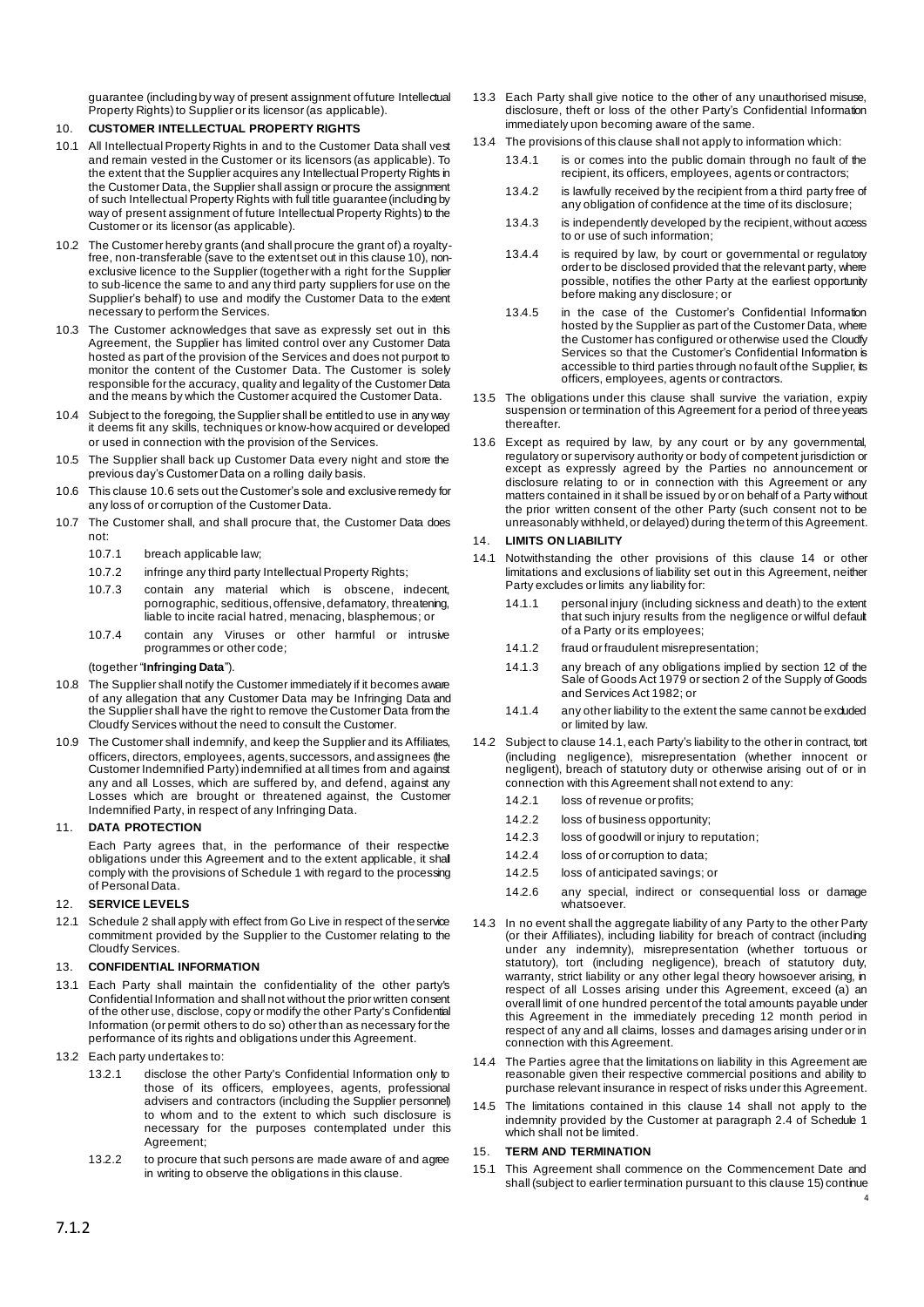for an initial period of twelve months ("Initial Term"). It shall thereafter continue automatically until terminated in accordance with the terms of this Agreement.

- <span id="page-5-1"></span>15.2 The Supplier may terminate this Agreement without liability to the Customer on the provision of two months' prior written notice to the Customer.
- 15.3 After the Initial Term, the Customer may terminate this Agreement on the provision of 3 (three) months' prior written notice to the Supplier, such notice to expire on an anniversary of the Commencement Date.
- <span id="page-5-2"></span>15.4 Either Party may, without prejudice to its other rights and remedies, by notice in writing to the other Party immediately terminate this Agreement if the other:
	- 15.4.1 is in material or persistent breach of any of its obligations under this Agreementand if that breach is capable of remedy and the other has failed to remedy that breach within thirty days after receiving written notice requiring it to remedy that breach; or
	- 15.4.2 is the subject of an Insolvency Event.
- 15.5 The Supplier may terminate this Agreement for cause in the event that the Customer has failed to pay any Supplier's invoice within sixty (60) Business Days of the date of the Supplier's Invoice.

#### 16. **EFFECT OF TERMINATION**

- 16.1 In the event of termination of this Agreement for any reason:
	- 16.1.1 save as provided for in claus[e 16.2](#page-5-3), the right of the Customer and its Users to access the Cloudfy Services provided under this Agreement shall terminate immediately;
	- 16.1.2 the Customer shall within 7 (*seven)* days return or destroy (at the Supplier's option) all Supplier's Confidential Information in its possession or under its control and all copies of such information; and
	- 16.1.3 all provisions except clause [10.9](#page-4-4) (Customer Indemnity), claus[e 14](#page-4-5) (Limits of Liability) and claus[e 35](#page-6-0) (Governing Law and Jurisdiction) of this Agreement shall cease to have effect, except that any provision which can reasonably be inferred as continuing or is expressly stated to continue shall continue in full force and effect.
- <span id="page-5-3"></span>16.2 On the termination or expiry of this Agreement, the Supplier shall for a period not exceeding 5 (five) days, allow limited access to the Cloudfy Services for the sole purpose of allowing the Customer to retrieve such Customer Data required by the Customer, and the terms of this Agreement shall continue to apply only to facilitate to such limited access. Upon expiry of such period, unless otherwise agreed between the Parties, the Supplier may delete such Customer Data or grant an extension to such period at the Customer's cost.
- 16.3 Termination of this Agreement for whatever reason shall not operate to affect any provisions that expressly survive termination.

#### 17. **FORCE MAJEURE**

- 17.1 A Party will not be liable if delayed in or prevented from performing its obligations hereunder due to a Force Majeure Event, provided that it:
	- 17.1.1 promptly notifies the other of the Force Majeure Event and its expected duration, and
	- 17.1.2 uses reasonable endeavours to minimise the effects of the Force Majeure Event.
- 17.2 If, due to a Force Majeure Event, a Party:
	- 17.2.1 is unable to perform a material obligation, or
	- 17.2.2 is delayed in or prevented from performing its obligations for a continuous period of more than ninety days,
- 17.3 the other Party may, within a further fifteen Business Days terminate this Agreement on notice, otherwise this Agreement shall continue in full force and effect.

#### <span id="page-5-0"></span>18. **AUTHORISED CONTACTS**

18.1 For the purposes of this Agreement, the Authorised Contacts are as detailed on the Order Form.

### 19. **NOTICES**

- 19.1 Notices under this Agreement must be in writing and sent to the other Party's Authorised Contact at the address specified in clause [18](#page-5-0) (Authorised Contacts) or agreed by the Parties from time to time in writing). Notices may be given, and will be deemed received if correctly addressed:
	- 19.1.1 by first-class post: two Business Days after posting;
	- 19.1.2 by airmail: seven Business Days after posting;
	- 19.1.3 by hand: on delivery;
- 19.1.4 by facsimile: on receipt of a successful transmission report from the correct number; and
- 19.1.5 by e-mail: within 24 (twenty-four) hours from delivery to the correct address if no notice of delivery failure is received.
- 19.2 The provisions of this clause shall not apply to the service of any proceedings or other documents in any legal action.

#### 20. **ANTI-BRIBERY**

- 20.1 Each Party shall comply with applicable Bribery Laws with which each Party is required to comply relating to prevention of bribery and corruption, and each shall use all reasonable endeavours to ensure that:
	- 20.1.1 all of that Party's personnel;
	- 20.1.2 all of that Party's subcontractors; and
	- 20.1.3 all others associated with that Party,
	- 20.1.4 involved in performing the Services for or on behalf of that Party or otherwise involved with this Agreement so comply.
- 20.2 Without limitation to the above sub-clause:
	- 20.2.1 neither Party shall (directly or indirectly) offer or give or request, agree to receive or accept any bribe, other improper payment or advantage or bribe any foreign public official in breach of applicable Bribery Laws; and
	- 20.2.2 each Party shall implement, maintain and enforce adequate procedures designed to prevent persons associated with that party engaging in conduct which contravenes the Bribery Act 2010.
- 20.3 Each Party shall immediately notify the other as soon as it becomes aware of a breach of any of the requirements in the foregoing subclauses.
- 20.4 The expressions 'adequate procedures', 'associated with' and 'foreign public official' shall be construed in accordance with the Bribery Act 2010 and associated guidance published under that Act.

### 21. **RELATIONSHIP**

21.1 The Parties are independent businesses and not partners, principal and agent, or employer and employee, or in any other relationship of trust to each other.

#### 22. **SEVERABILITY**

- 22.1 Each clause of this Agreement is severable and distinct from the others. If any clause in this Agreement (or part thereof) is or becomes illegal, invalid or unenforceable under applicable law, but would be legal, valid and enforceable if the clause or some part of it was deleted or modified (or the duration of the relevant clause reduced):
	- 22.1.1 the relevant clause (or part thereof) will apply with such deletion or modification as may be required to make it legal, valid and enforceable; and
	- 22.1.2 without limiting the foregoing, in such circumstances the parties will promptly and in good faith seek to negotiate a replacement provision consistent with the original intent of this Agreement as soon as possible.

### 23. **ASSIGNMENT AND SUBCONTRACTING**

23.1 Each Party may assign, novate, transfer, subcontract or encumber any right or obligation under this Agreement, in whole or in part, provided that such Party obtains the other Party's prior written consent.

#### 24. **SUCCESSION**

24.1 This Agreement shall be binding upon, and ensure to the benefit of, each of the Parties, their respective personal representatives and their respective successors in title.

### 25. **VARIATION**

- 25.1 No variation of this Agreement shall be valid or effective unless it is in writing, refers to this Agreement and duly signed or executed (as the case may be) by, or on behalf of, each Party.
- 25.2 The Supplier may however make changes to the functionality of the Services and the content of the Documentation from time to time without requiring the written agreement of the Customer, provided the same do not materially reduce the functionality of the Services made available to the Customer as at the Commencement Date.

### 26. **WAIVER**

26.1 Any rights, powers or remedies conferred upon a Party by this Agreement shall be in addition to and without prejudice to all other rights, powers and remedies available to the party under general law (except expressly excluded in this Agreement).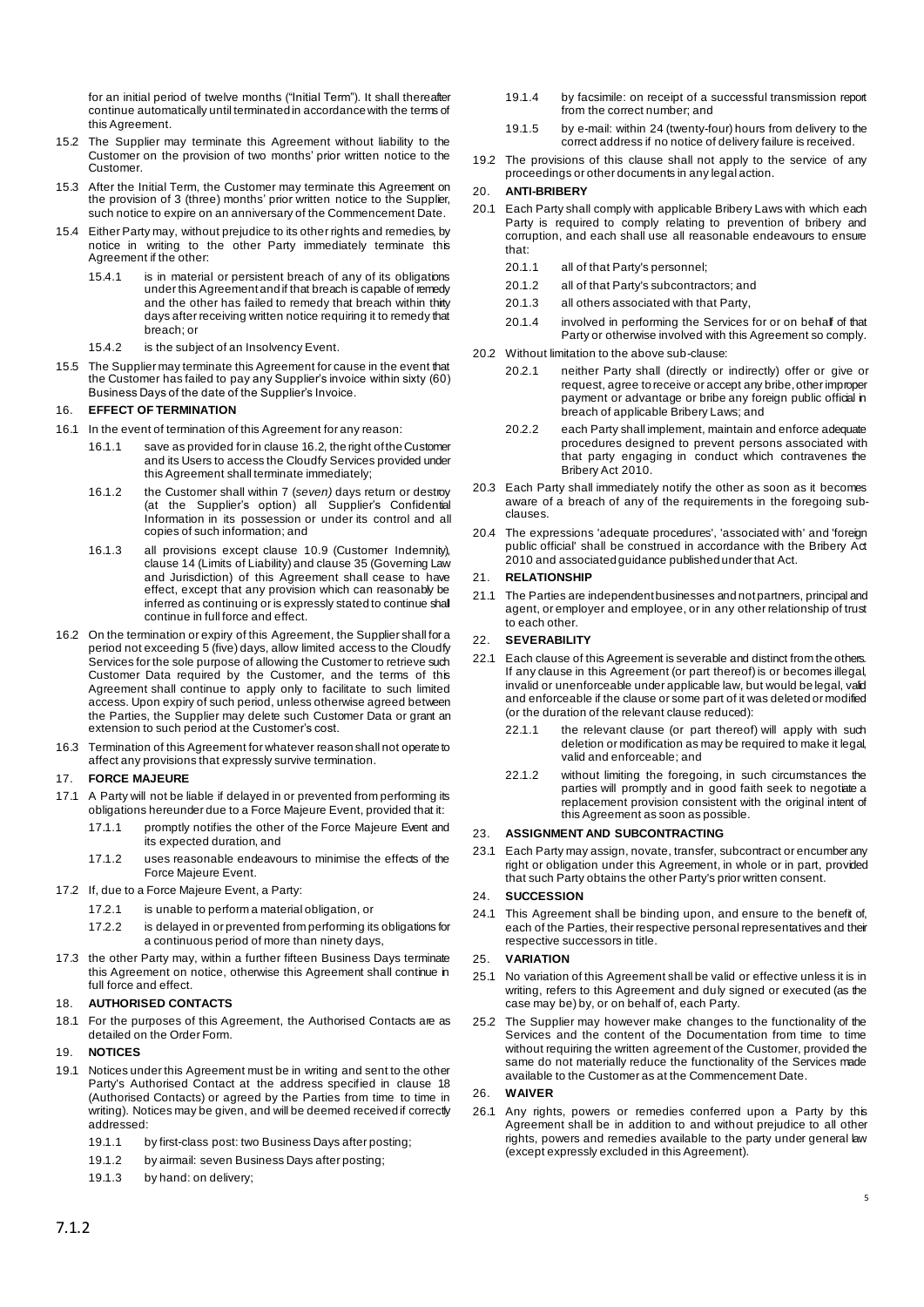26.2 Unless otherwise expressly agreed, no delay, act or omission by either Party in exercising any right or remedy will be deemed a waiver of that, or any other, right or remedy.

### 27. **EQUITABLE RELIEF**

27.1 Each Party recognises that its breach or threatened breach of this Agreement may cause the other irreparable harm, and that the other may therefore be entitled to seek injunctive or other equitable relief.

### 28. **SET-OFF**

- 28.1 Neither Party may set off any amount the other owes it against any amount it owes the other Party in relation to this Agreement unless otherwise agreed.
- 28.2 All payments under this Agreement will be made without set-off or counterclaim, free and clear of and without deduction of any taxes, levies, duties, charges and withholdings of any kind now or in future imposed in any jurisdiction. If a Party is compelled by law to deduct or withhold any taxes, levies, duties, charges and withholdings of any kind, it will pay to the other such additional amount as will ensure that the other is paid the full amount it would have received but for such deduction or withholding.

### 29. **RIGHTS OF THIRD PARTIES**

29.1 For the purposes of the Contracts (Rights of Third Parties) Act 1999, this Agreement is not intended to and does not give any person who is not a Party to it any right to enforce any of its provisions. However, this does not affect any right or remedy of such a person that exists or is available apart from that Act.

### 30. **FURTHER ASSURANCE**

30.1 Each Party will, at its own cost, do all further acts and execute all further documents necessary to give effect to this Agreement.

### 31. **COUNTERPARTS**

31.1 This Agreement may be signed in any number of counterparts and by the parties on separate counterparts, each of which when signed and dated shall be an original, and such counterparts taken together shall constitute one and the same agreement. This Agreement shall not be effective until each Party has signed one counterpart.

### 32. **ENTIRE AGREEMENT**

32.1 This Agreement contains the whole agreement between the Parties relating to its subject matter and supersedes any prior agreements, representations or understandings between them unless expressly

incorporated by reference in this Agreement. Each Party acknowledges that it has not relied on, and shall have no remedy in respect of, any representation (whether innocent or negligent) made but not expressly embodied in this Agreement. Nothing in this clause limits or excludes any liability for fraud or fraudulent misrepresentation.

### <span id="page-6-1"></span>33. **DISPUTE RESOLUTION**

- 33.1 If there is a dispute between the Parties in relation to any matter under this Agreement, the Parties' respective managing directors (or equivalent officers) shall meet within 10 (ten) Business Days to try to resolve any such dispute and if the Parties fail to do so within 30 (thirty) Business Days then the provisions of claus[e 35](#page-6-0) (Governing Law and Jurisdiction) shall apply.
- 33.2 Nothing in this clause shall prejudice the right of either Party to:
	- 33.2.1 apply to Court for interim relief to prevent the violation by the other Party of any proprietary interest, or any breach of the other Party's obligations which could cause irreparable harm to the first Party; or
	- 33.2.2 bring proceedings intended to result in the enforcement of a settlement agreement entered into between the Parties in accordance with the foregoing provisions of this claus[e 33](#page-6-1) or otherwise.

### 34. **LANGUAGE**

34.1 The language of this Agreement is English. All documents, notices, waivers and other written communications between the Parties in relation hereto will be in English. If this Agreement is translated, the English version will prevail.

### <span id="page-6-0"></span>35. **GOVERNING LAW AND JURISDICTION**

35.1 This Agreement and any dispute or claim arising out of or in connection with it or its subject matter is governed by and shall be construed in accordance with the laws of England and Wales. Subject to any disputes which the parties agree to resolve using an alternative dispute resolution process permitted in accordance with this Agreement, the Parties irrevocably submit to the exclusive jurisdiction of the courts of England and Wales to settle any disputes and claims which may arise out of, or in connection with, this Agreement.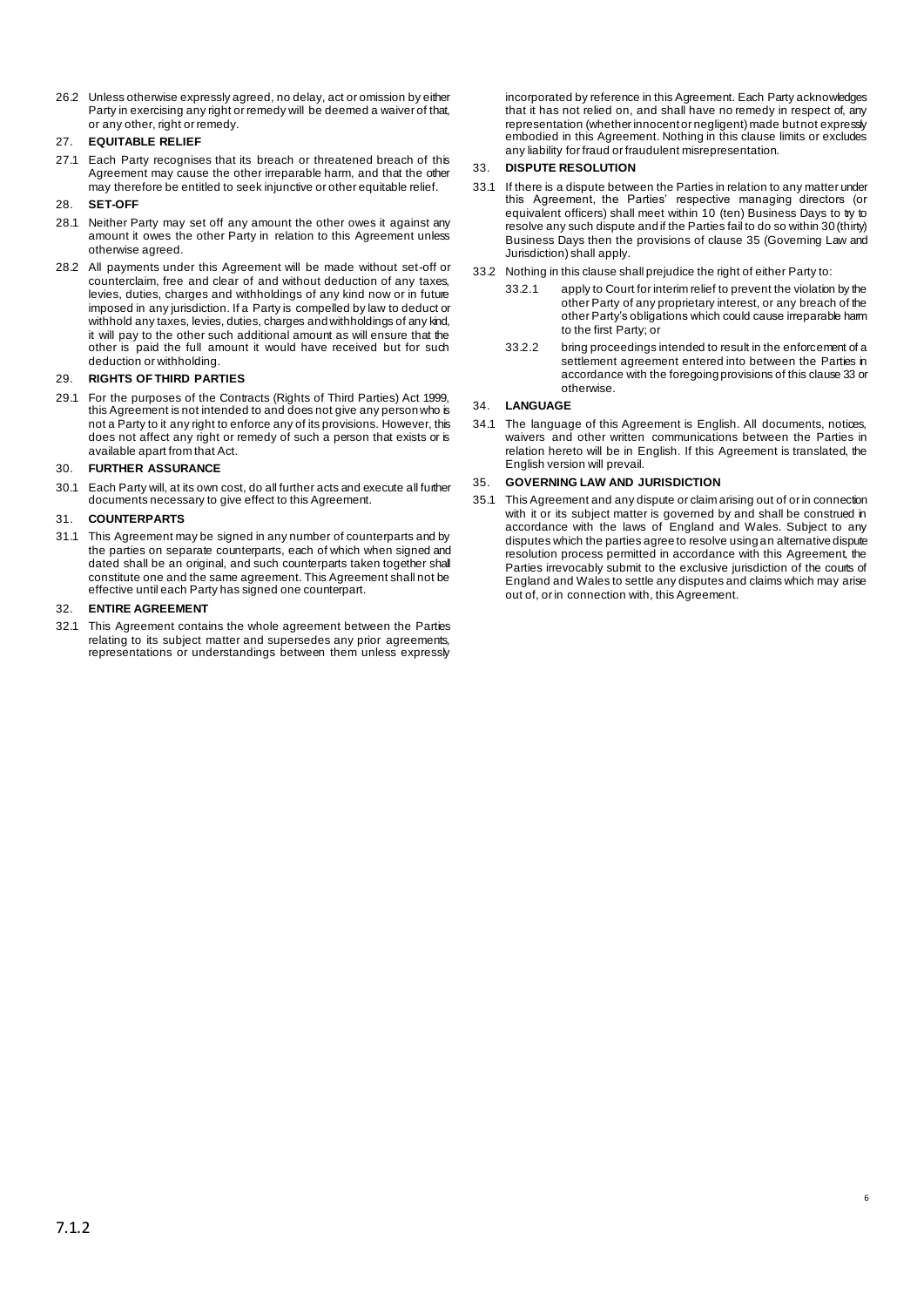### **Part A Operative provisions**

# <span id="page-7-1"></span>**1 Definitions**

### 1.1 In this Schedule:

- 1.1.1 **Appropriate Safeguards** means such legally enforceable mechanism(s) for transfers of Personal Data as may be permitted under Data Protection Laws from time to time;
- 1.1.2 **Controller**, **Data Subject**, **Personal Data**, **Processor** and **processing** shall have the respective meanings given to them in applicable Data Protection Laws from time to time (and related expressions, including **process**, **processed**, **processing**, and **processes** shall be construed accordingly) and **international organisation** and **Personal Data Breach** shall have the respective meanings given to them in the GDPR;
- 1.1.3 **Data Protection Laws** means, as binding on either party or the Services:
	- (a) the Directive 95/46/EC (Data Protection Directive) and/or Data Protection Act 1998 or the GDPR;
	- (b) any laws which implement any such laws; and
	- (c) any laws that replace, extend, re-enact, consolidate or amend any of the foregoing;
- 1.1.4 **GDPR** means the General Data Protection Regulation (EU) 2016/679;
- 1.1.5 **Protected Data** means Personal Data received from or on behalf of the Customer in connection with the performance of the Supplier's obligations under this Agreement;
- 1.1.6 **Sub-Processor** means any agent, subcontractor or other third party (excluding its employees) engaged by the Supplier for carrying out any processing activities on behalf of the Customer in respect of the Protected Data;
- 1.1.7 **Supplier Personnel** means all employees, officers, staff, other workers, agents and consultants of the Supplier and any of its subcontractors who are engaged in the performance of the Services from time to time; and
- 1.1.8 **Technical and Organisational Measures** means, in accordance with the Data Protection Laws and taking into account the state of the art, the costs of implementation and the nature, scope, context and purposes of the processing of the Protected Data to be carried out under or in connection with this Agreement, as well as the risks of varying likelihood and severity fo r the rights and freedoms of natural persons and the risks that are presented by the processing, especially from accidental or unlawful destruction, loss, alteration, unauthorised disclosure of, or access to the Protected Data transmitted, stored or otherwise processed, such appropriate technical and organisational security measures appropriate to the risk, including as appropriate those matters mentioned in Articles 32(1)(a) to 32(1)(d) (inclusive) of the GDPR.

#### <span id="page-7-0"></span>**2 Compliance with data protection laws**

- 2.1 The Parties agree that, to the extent that the Customer Data contains any Personal Data, the Customer is a Controller and the Supplier is a Processor for the purposes of processing Protected Data pursuant to this Agreement.
- 2.2 The Customer shall at all times comply with all Data Protection Laws in connection with the processing of Protected Data. The Customer shall ensure all instructions given by it to the Supplier in respect of Protected Data (including the terms of this Agreement) shall at all times be in accordance with Data Protection Laws.
- 2.3 The Supplier shall process Protected Data in compliance with the obligations placed on it under Data Protection Laws and the terms of this Agreement.
- 2.4 The Customer shall indemnify and keep indemnified the Supplier against all losses, claims, damages, liabilities, fines, sanctions, interest, penalties, costs, charges, expenses, compensation paid to Data Subjects, demands and legal and other professional costs (calc ulated on a full indemnity basis and in each case whether or not arising from any investigation by, or imposed by, a supervisory authority) arising out of or in connection with any breach by the Customer of its obligations under this Schedule 1.
- 2.5 The Customer shall not withhold, delay or condition its agreement to any action required by the Supplier to be carried out by the Customer (including the application of any software security patch or fix) to ensure the Services and the Supplier (and each Sub -Processor) can comply with Data Protection Laws.
- 2.6 The Supplier shall have no liability to the Customer under this Schedule 1 or otherwise in relation to any breach of the Data Protection Laws by any provider of Third Party Services engaged by the Customer.

### **3 Instructions**

- <span id="page-7-2"></span>3.1 The Supplier shall only process (and shall ensure Supplier Personnel only process) the Protected Data in accordance wit[h Part B](#page-8-0) of this Schedule 1 and this Agreement (and not otherwise unless alternative processing instructions are agreed between the Parties in writing) except where otherwise required by applicable law (and shall inform the Customer of that legal requirement before processing, unless applicable law prevents it doing so on important grounds of public interest).
- 3.2 Without prejudice to paragrap[h 2](#page-7-0) of thi[s Part A,](#page-7-1) if the Supplier believes that any instruction received by it from the Customer is likely to infringe the Data Protection Laws it shall promptly inform the Customer and be entitled to cease to provide the relevant Serv ices until the Parties have agreed appropriate amended instructions which are not infringing.

#### **4 Security**

The Supplier shall implement and maintain Technical and Organisational Measures to protect the Protected Data against accidental, unauthorised or unlawful destruction, loss, alteration, disclosure or access.

#### **5 Sub-processing and personnel**

### 5.1 The Supplier shall:

5.1.1 not permit any processing of Protected Data by any agent, subcontractor or other third party (except (a) its or its Sub - Processors' own employees in the course of their employment that are subject to an enforceable obligation of confidence with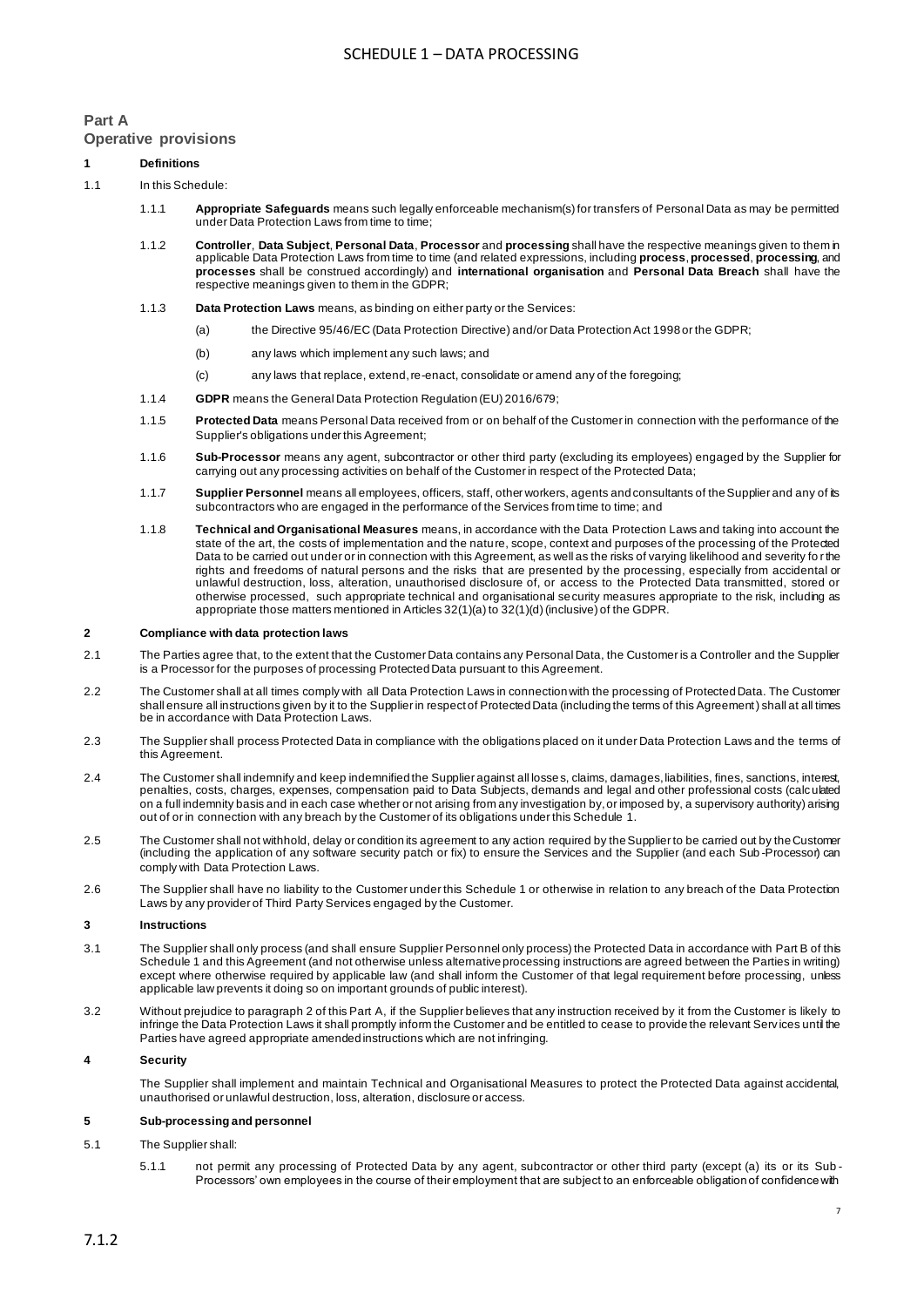regards to the Protected Data or (b) by any provider of Third Party Services engaged by the Customer) without the written authorisation of Customer;

- 5.1.2 prior to the relevant Sub-Processor carrying out any processing activities in respect of the Protected Data, appoint e ach Sub-Processor under a written contract containing materially the same obligations as under this Schedule that is enforceable by the Supplier and ensure each such Sub-Processor complies with all such obligations;
- 5.1.3 save as set out in paragraph 2.6 above, remain fully liable to the Customer under this Agreement for all the acts and omissions of each Sub-Processor as if they were its own; and
- 5.1.4 ensure that all persons authorised by the Supplier or any Sub-Processor to process Protected Data are subject to a binding written contractual obligation to keep the Protected Data confidential.

#### **6 List of authorised sub-processors**

The Customer authorises the appointment of the Sub-Processors listed in the Cloudfy Order Form.

#### **7 Assistance**

- 7.1 The Supplier shall (at the Customer's cost) assist the Customer in ensuring compliance with the Customer's obligations pursuant to Articles 32 to 36 of the GDPR (and any similar obligations under applicable Data Protection Laws) taking into account the nat ure of the processing and the information available to the Supplier.
- 7.2 The Supplier shall (at the Customer's cost) taking into account the nature of the processing, assist the Customer (by appropriate technical and organisational measures), insofar as this is possible, for the fulfilment of the Customer's obligations to respond to requests for exercising the Data Subjects' rights under Chapter III of the GDPR (and any similar obligations under applicable Data Protect ion Laws) in respect of any Protected Data.

#### **8 International transfers**

The Customer agrees that the Supplier may, to facilitate the provision of the Services under this Agreement, transfer Protected Data that is Personal Data relating to:

- 8.1 clients or customers of the Customer; and/or
- 8.2 members of any Customer database(s); and/or
- 8.3 business contact details of employees of the Customer,

to countries outside the European Economic Area (**EEA**) or to any international organisation(s) (an **International Recipient**), provided all transfers by the Supplier of Protected Data to an International Recipient shall (to the extent required under Data Protection Laws) be effected by way of Appropriate Safeguards and in accordance with Data Protection Laws. The provisions of this Agreement shall constitute the Customer's instructions with respect to transfers in accordance with paragrap[h 3.1](#page-7-2).

#### **9 Audits and processing**

The Supplier shall, in accordance with Data Protection Laws, make available to the Customer such information that is in its possession or control as is necessary to demonstrate the Supplier's compliance with the obligations placed on it under this Schedule and to demonstrate compliance with the obligations on each Party imposed by Article 28 of the GDPR (and under any equivalent Data Protection Laws equivalent to that Article 28), and allow for and contribute to audits, including inspections, by the Customer (or another auditor mandated by the Customer) for this purpose (subject to a maximum of *one* audit request in any 12 month period under this paragraph 9).

#### **10 Breach**

The Supplier shall notify the Customer without undue delay and in writing on becoming aware of any Personal Data Breach in re spect of any Protected Data.

#### **11 Deletion or return of Protected Data and copies**

- 11.1 The Supplier shall, at the Customer's written request and at the Customer's cost, either delete or return all the Protected Data to the Customer in such form as the Customer reasonably requests within a reasonable time after the earlier of:
	- 11.1.1 the end of the provision of the relevant Services related to processing; or
	- 11.1.2 once processing by the Supplier of any Protected Data is no longer required for the purpose of the Supplier's performance of its relevant obligations under this Agreement,

and delete existing copies (unless storage of any data is required by Applicable Law and, if so, the Supplier shall inform the Customer of any such requirement).

### **Part B**

### <span id="page-8-0"></span>**Data processing details**

- 1 Processing of the Protected Data by the Supplier under this Agreement shall be for the purposes of enabling the Supplier to deliver the Services pursuant to this Agreement and shall (unless otherwise agreed between the Parties in writing) continue for the term of this Agreement (as set out in clause 14.1 of the Cloudfy Terms).
- 2 The nature of processing, types of Personal Data, categories of Data Subjects and specific processing instructions (if any) are set out in the Cloudfy Order Form.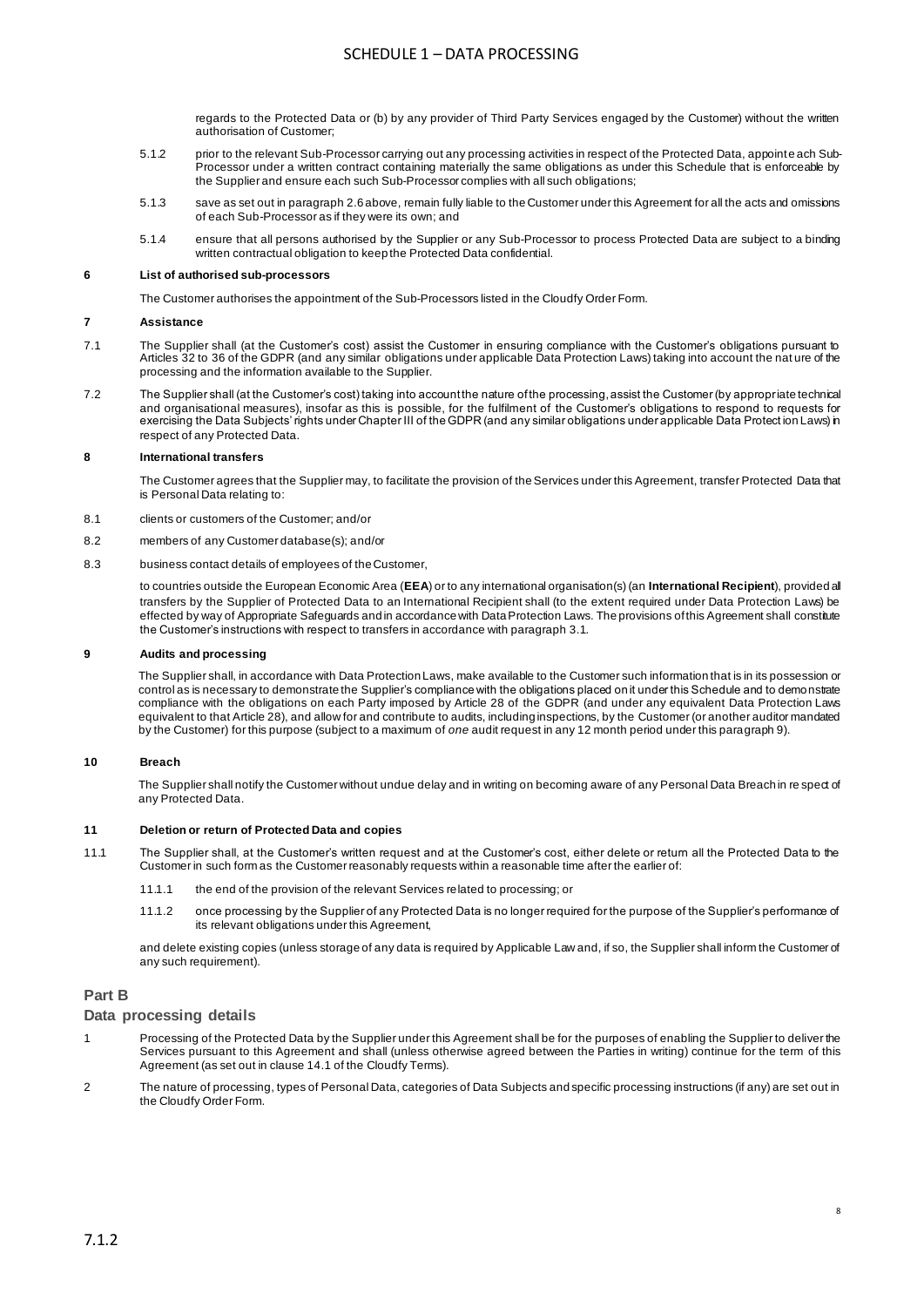## SCHEDULE 2 – SERVICE LEVELS

#### 1. **Service Commitment**

The Supplier will use commercially reasonable efforts to make the Cloudfy Services Available with an Uptime Percentage of at least 99.5% (the **Uptime Minimum**). If the Uptime Percentage is below the Uptime Minimum during any calendar month (as measured in Greenwich Meantime), the Customer will be eligible to receive a Service Credit as described in paragraph 4 below. **Uptime Percentage** means the proportion of scheduled Availability time (that is, any time on a 24 hour per day, 7 days per week basis, excluding Scheduled Maintenance and Other Exclusions (each as defined below)) during any one calendar month when the Cloudfy Services are Available. **Available** means a period when all or the material majority of the Cloudfy Services are operational; the Cloudfy Services are unavailable if they are unable to load outside of Scheduled Maintenance and Other Exclusions.

Service Levels outlined in this schedule is about the suppliers current deployed SAAS products and product/(s) produced by the Supplier and not third-party software, equipment, or services. (Cloudfy retainer service is outside of this schedule 2, except for support on finished retainer work. Please refer to schedule 3 Agreement).

#### 2. **Notifications**

The Supplier will inform the Customer of any business interruptions via its site status page, currently available at https://www.cloudfy.com/servicestatus, to which the Customer can subscribe via e-mail.

#### **3. Scheduled Maintenance**

3.1. Generally: The Supplier will schedule non-emergency, service-affecting maintenance (**Scheduled Maintenance**) during the Maintenance Windows and with advance notice as set out below:

| <b>Maintenance Duration</b> | <b>Advance Notification</b> | <b>Maintenance Window</b> | Schedule            |
|-----------------------------|-----------------------------|---------------------------|---------------------|
| Less than 1 hr              | 3 days advance              | Anytime                   | (Local Time Zones*) |
| 1 to $3$ hrs                | 7 days advance              | Anytime                   | (Local Time Zones*) |
| Over 3 hrs                  | 7 days advance              | $12:00$ am $-6:00$ am     | (Local Time Zones*) |

\*Local Time Zones = follows world time clocks (UTC) Europe & UK – GMT , USA -EST Standard Eastern Time , APAC -India IST

3.2. The Supplier will give advance notice of scheduled maintenance being carried out (Outlined in the table above) via its SAAS supplied software or its service management interface available to clients. Details of the contents of each Scheduled Maintenance will be available to view within the Cloudfy platform.

Upon completion of released software work, the Customer acknowledges that the Supplier will, follow its change management and then its bimonthly, quarterly, or yearly deployments/maintenance schedules.

Emergency Scheduled Maintenance: If the Supplier reasonably believes that an emergency necessitates immediate attention, then the Supplier may perform emergency scheduled maintenance with notice, if possible, and will provide status updates as soon as rea sonably practicable.

#### 4. **Remedies**

4.1. If the Uptime Percentage in a calendar month falls below the Uptime Minimum, the Customer will be entitled to a credit agains t future Cloudfy Services fees (**Service Credit**) as set forth here:

| <b>Monthly Uptime Percentage</b>                   | <b>Service Credit Percentage</b>                                              |
|----------------------------------------------------|-------------------------------------------------------------------------------|
| Less than 99.5% but equal to or greater than 99.4% | 10% of the monthly subscription fee credited back to the Customer's account.  |
| Less than 99.4% but equal to or greater than 99.3% | 30% of the monthly subscription fee credited back to the Customer's account.  |
| Less than $99.3\%$                                 | 100% of the monthly subscription fee credited back to the Customer's account. |

4.2. Service Credits: The Supplier will apply any Service Credits only against future Cloudfy Services. Service Credits may not be transferred or applied to any other account. If Customer has multiple stores, then the Monthly Uptime Percentage for each store will be c alculated separately for the purposes of determining eligibility for a Service Credit, and the Service Credit for each store will be ca lculated as a proportion of the Cloudfy Services Charges applicable to that store.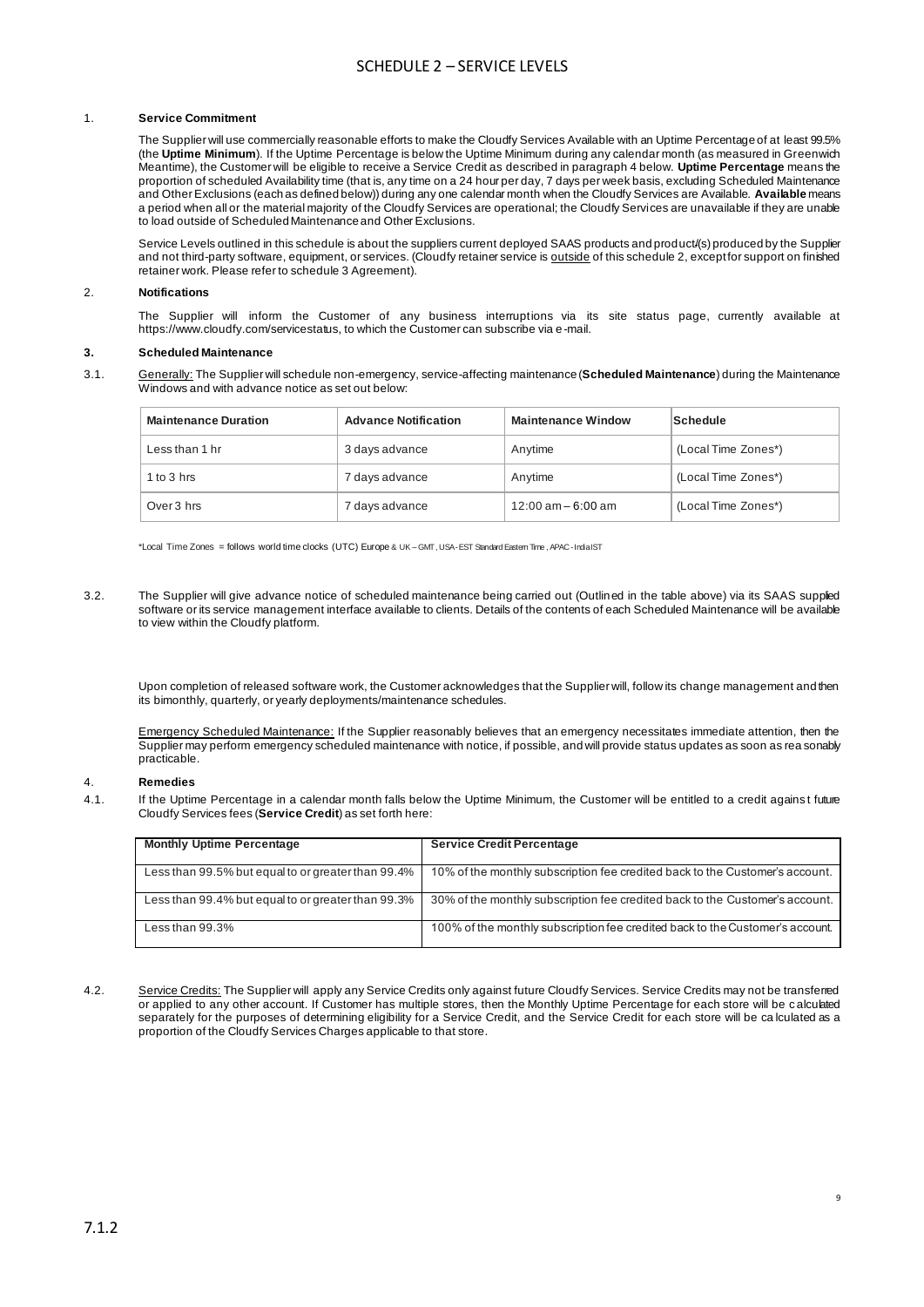### **5. Procedures**

- 5.1. Submission: For the Customer to be eligible for a Service Credit, the Supplier's Authorised Contact must receive an e-mail by the end of the second billing cycle after the incident occurred that:
	- a) includes the words "**SLA Credit Request**" in the subject line.
	- b) identifies the Customer's affected store.
	- c) identifies the dates and times of each unavailability incident that the Customer is claiming; and
	- d) includes any logs and other material that document the errors and corroborate the Customer's claimed outage (any Confidential Information in these logs should be removed or replaced with asterisks).
- 5.2. Issue of Service Credits: The Supplier will issue the applicable Service Credit to the Customer's account following its confirmation of the Uptime Percentage of such request.
- 5.3. Miscellaneous: If the Customer requests a Service Credit pursuant to this Schedule 2, then the Customer may not also request any other credit from the Supplier with respect to the same period of time under any contract or applicable policy that may be in effec t from time to time if any. This Schedule 2 sets out the Customer's sole and exclusive remedy for the Supplier's failure to meet its obligation s under Schedule 2. If Availability is impacted by factors other than those used in the Supplier's Uptime Percentage calculation, then the Supplier may issue a Service Credit considering such factors at the Supplier's sole discretion.

#### **6. Other Exclusions**

The Uptime Minimum does not apply to any unavailability, suspension or termination of Cloudfy Services, or performance issues that result from any of the following (collectively, the **Other Exclusions**):

- 6.1. factors outside the Supplier's reasonable control, including any force majeure event or internet access or related problems beyond the demarcation point of the Cloudfy Platform.
- 6.2. any actions or inactions of the Customer or any third party.
- 6.3. the Customer's software or other technology and third-party equipment, software, applications or other technology (other than third party equipment within the Supplier's direct control); or
- 6.4. the Supplier's suspension and termination of the Customer's right to use the Cloudfy Services in accordance with this Agreeme nt and the Cloudfy Terms.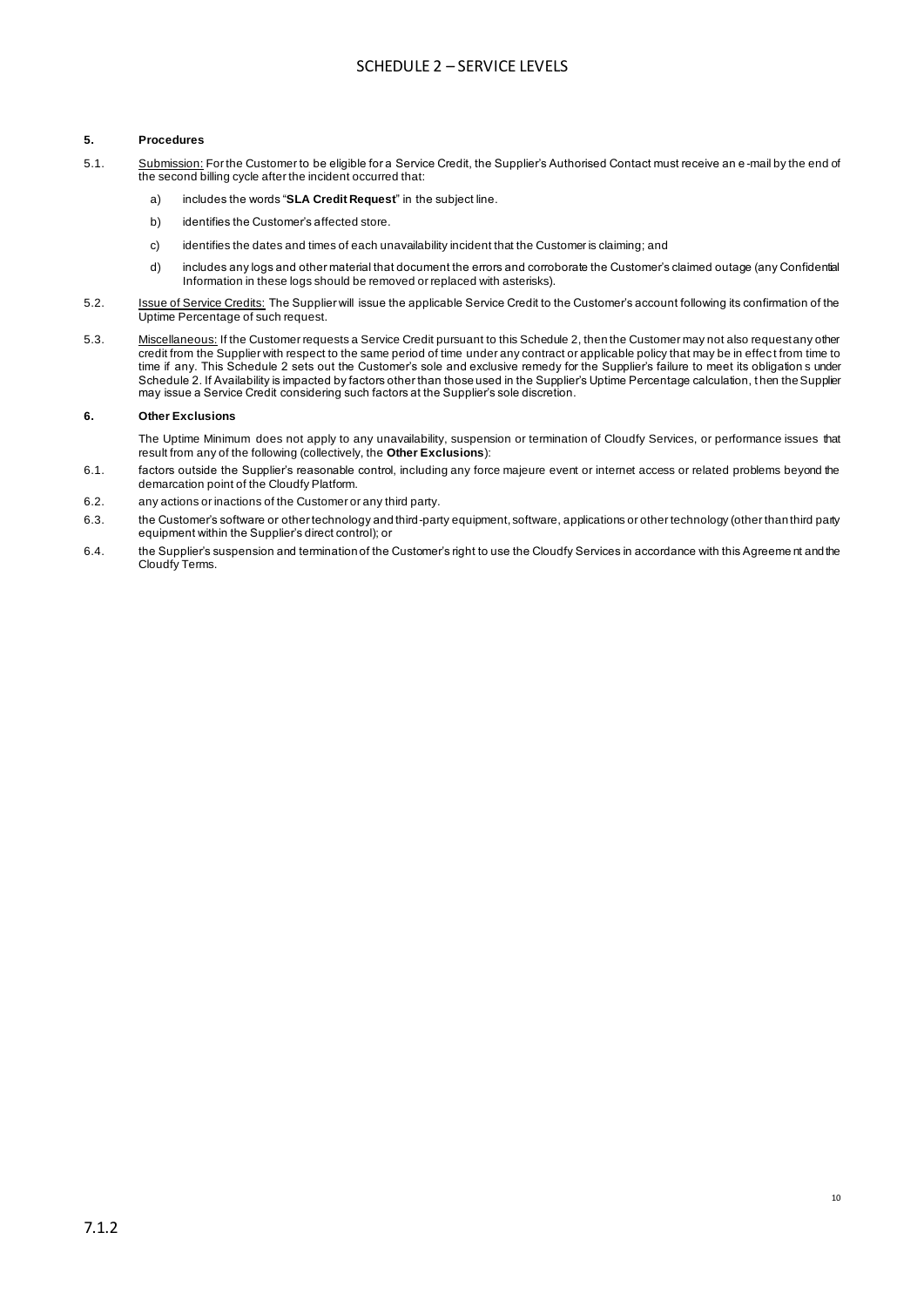### **7. Technical Support**

Commitment: The Supplier will provide the Customer with technical support by following business days as outlined in our Terms & Conditions and during working Hours of 8:30-17:00 (Local Time Zones as outline in 7.1). Out of Hours, Premium 24/7 support is available for P1 & P2; an additional cost will be incurred.

### 7.1. The following table outline Incident Response, Escalation, response time reference and Notification SLA levels:

| Incident<br>Level*      | <b>Contact Time Service Levels</b>                                                                                     | <b>Status Update</b><br>Notification** | Workaround/<br>Patch                                                       | Fix Time***<br>(June 2021)                                        | <b>Region Time</b><br>Zone                                                |
|-------------------------|------------------------------------------------------------------------------------------------------------------------|----------------------------------------|----------------------------------------------------------------------------|-------------------------------------------------------------------|---------------------------------------------------------------------------|
| $P1 - Urgent$           | Initial Contact: < 1 hour<br>Senior Management Escalation:<br>Immediate                                                | Hourly                                 | Work<br>$\bullet$<br>continuously<br>until a<br>workaround<br>is available | Next Scheduled<br>release or up to<br>8 weeks                     |                                                                           |
| $P2 - High$             | Initial Contact: $<$ 3 hours<br><b>Technical Escalation</b><br>Senior Management Escalation: Same<br>٠<br>Business Day | 3 hours                                | Two<br>$\bullet$<br><b>Business</b><br>Days                                | Within the next<br>scheduled two<br>releases or up to<br>13 weeks | Europe &<br>UK-GMT<br>USA-EST<br>$\bullet$<br>Standard<br>Eastern<br>Time |
| P <sub>3</sub> - Medium | Initial Contact: $<$ 3 hours<br>Management Escalation: > 2 Business<br>Day                                             | Daily                                  | Not provided                                                               | Not provided<br>$\bullet$                                         | APAC - India<br>$\bullet$<br><b>IST</b>                                   |
| $P4 - Low$              | Initial Contact: > 3 hours<br>Management Escalation: 6 Business<br>Days                                                | Weekly                                 | Not provided                                                               | Not provided<br>$\bullet$                                         |                                                                           |

\*Examples of Incident types are available in section 7.2 \*\*Times starts once logged in the Suppliers support web portal. \*\*\* **Available from June 2021**

### 7.2. The following definitions are used to give examples of the Suppliers classification:

|                                                             | <b>Service Priority Level</b> |                |                |                |
|-------------------------------------------------------------|-------------------------------|----------------|----------------|----------------|
| <b>Example Incidents</b>                                    | Urgent                        | High           | <b>Medium</b>  | Low            |
| Site Emergency Security threat /incident                    | P <sub>1</sub>                |                |                |                |
| System/Service Down (Web / App's / APi)                     | P <sub>1</sub>                |                |                |                |
| Data Interface Issue - All Customer affecting Pricing) Only | P <sub>1</sub>                |                |                |                |
| Core Business Manager unavailable                           |                               | P <sub>2</sub> |                |                |
| Orders cannot be placed (multi-customer)                    |                               | P <sub>2</sub> |                |                |
| Data Interface Issue - a small group of customers, affected |                               | P <sub>2</sub> |                |                |
| Website function affecting usability (including the App's)  |                               | P <sub>2</sub> |                |                |
| Site Speed is running slow across an essential page(s)      |                               |                | P <sub>3</sub> |                |
| Data Interface Issue - One Customer, affected               |                               |                | P <sub>3</sub> |                |
| Website function affecting non-essential usability          |                               |                | P <sub>3</sub> |                |
| Images or content not loading                               |                               |                | P <sub>3</sub> |                |
| Banner or visual issues                                     |                               |                | P <sub>3</sub> |                |
| How-to Requests                                             |                               |                |                | P <sub>4</sub> |
| Browser Issues (Layout)                                     |                               |                |                | P <sub>4</sub> |
| Site Speed - Non-Essential Page(s)                          |                               |                |                | P <sub>4</sub> |